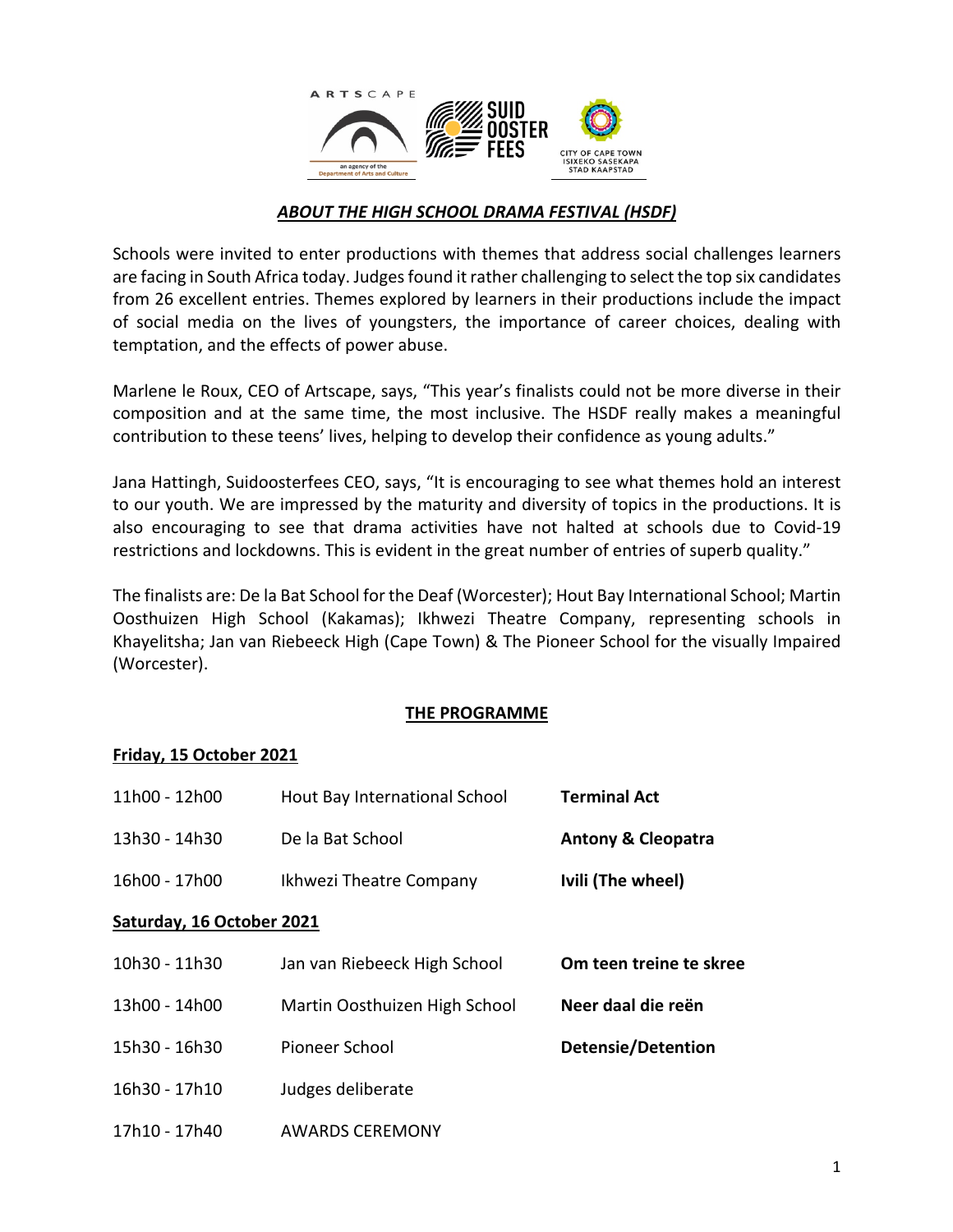### *ABOUT THE FINALISTS*

**DE LA BAT SCHOOL:** ANTONY & CLEOPATRA **WRITER:** Based on the play by William Shakespeare **DIRECTORS:** Karien Jordaan, Esté Labuschagne and Elzet van der Westhuizen **CAST:** Paul Jacobs, Attie Koyo, Amahle Jemane, Elvirno Visagie, Zoë Meyer, Buhle Nyitana, Joshua Jacobs, Rodwin Beyers; Voice actors: Gadri Pieterson & Maxwell Baron

De la Bat School's drama journey starts when a play is chosen. The play is then rewritten with the purpose of making it easier to use for learners and to incorporate elements of the deaf culture. A video recording is then made in South African Sign Language, complementing the script in text format. Learners are taught to use lights as cues, enabling them to negotiate dialogue, music and sound effects appropriately while acting.

---------------------------------------------------------------

#### **HOËRSKOOL JAN VAN RIEBEECK:** OM TEEN TREINE TE SKREE

**SKRYWER EN REGIE:** Kanya Viljoen

**SPELERS:** Elzaan Daniels, Darren Cloete, Andoné Strydom, Karla Luyt, Faylene van Rooyen, Lisa Best, Seth Louw, Lucas Wildenboer & Mickaylah Japhta

*Om teen treine te skree is*'n nuwe teaterstuk deur Kanya Viljoen, met tien leerders van Hoërskool Jan van Riebeeck in die rolverdeling. Die toneelstuk ondersoek temas waarmee tieners daagliks omgaan, soos kuberafknouery, groepsdruk, sosiale angs en die druk wat akademiese verwagtinge meebring. *Om teen treine te skree* het vroeër vanjaar op uitnodiging van die Suidoosterfees deel uitgemaak van *Die Klaskamer*. Jan van Riebeeck se tienertoneelgroep en tegniese span is saamgestel uit leerders van graad 9 tot matriek.

---------------------------------------------------------------

**HOËRSKOOL MARTIN OOSTHUIZEN:** NEER DAAL DIE REËN **SKRYWER:** Brian Kenton (vertaal deur Gerhard Coetzer) **REGIE:** Barnie Mans **SPELERS**: Zander Oberholster en Le Roux de Vos

Hoërskool Martin Oosthuizen op Kakamas het oor die jare 'n reputasie verwerf as een van die voorste tienertoneelskole in Suid-Afrika en spog met etlike nasionale pryse, toekennings en nominasies wat tydens 'n verskeidenheid kompetisies verower is. Die skool bied elke twee jaar 'n groot produksie aan met massadeelname as mikpunt, en die hele skool neem gewoonlik aan sulke projekte deel.

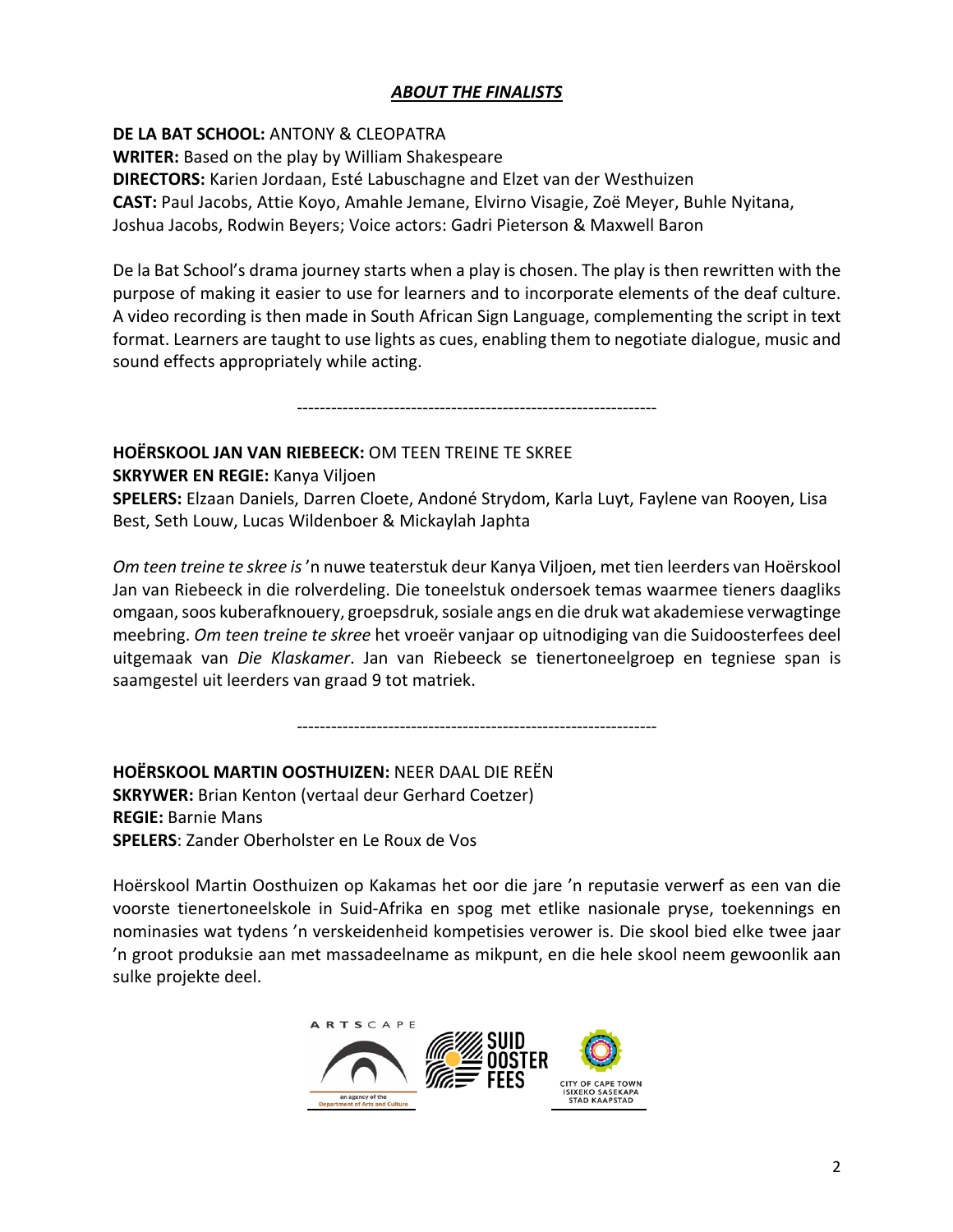# **HOUT BAY INTERNATIONAL SCHOOL:** TERMINAL ACT

**WRITER:** Workshopped by learners **DIRECTOR:** Nicole Senekal **CAST:** Antonio Biagi, Tyler Bachle, Noa Elliot, Jenna Gibson, Connor Healy, Ariel Kedem, Max Morris, Calvin Norris & Aaifiya Zafar

*Terminal Act* is the production of a text created by MYP5 drama students. They spent many hours improvising and writing the dialogue, addressing issues relevant to them, such as loneliness, racism, the dangers of social media and the complexity of relationships. Hout Bay International School is well-known for their annual musicals showcasing students' talent in music, dance and acting. Because a musical could not be produced this year, due to Covid-19 restrictions, *Terminal Act* was compiled from a series of learners' one-act scripts.

---------------------------------------------------------------

# **IKHWEZI THEATRE COMPANY:** IVILI (THE WHEEL)

**WRITER/DIRECTOR:** Lukhanyo Langa

**CAST:** Ayabonga Yantolo, Anga Gola, Lindokuhle Mgojo, Thamsanqa Dywili & Naledi Somdaka

Ikhwezi Theatre Company is a group of dedicated young people passionate about the performing arts. It was founded in 2015 as an after-school programme, facilitated by the Khwela communitybased organisation at Ikhwezilesizwe Primary School in Khayelitsha. The Company was created to serve high school learners who kept returning for drama sessions after leving primary school.

---------------------------------------------------------------

**PIONEERSKOOL:** DETENSIE/DETENTION **SKRYWER:** John Hughes **REGIE:** Derek Daly **SPELERS:** Allanzo Mapoe, Refuwe Moses, Jadha Abrahams, Jarred Kroukamp, Elvina Diamond & Anthony Gaitskill

Die Pionierskool vir Siggestremde leerders in Worcester se talent en vaardighede is al by die feeste in Fraserburg en Montagu, die Nasionale Toneelspelkompetisie en die *Shakespeare South African Schools Festival* met entoesiasme en erkenning begroet. Leerders word vanuit die staanspoor by die produksieproses betrek en hulle leefwêreld word heg verweef in die skepping en uitvoering van opvoerings. Gehore word ontroer deur hulle kragtige verhale wat, ondanks uitdagings, met selfvertroue en eerlikheid ten tonele gevoer word.